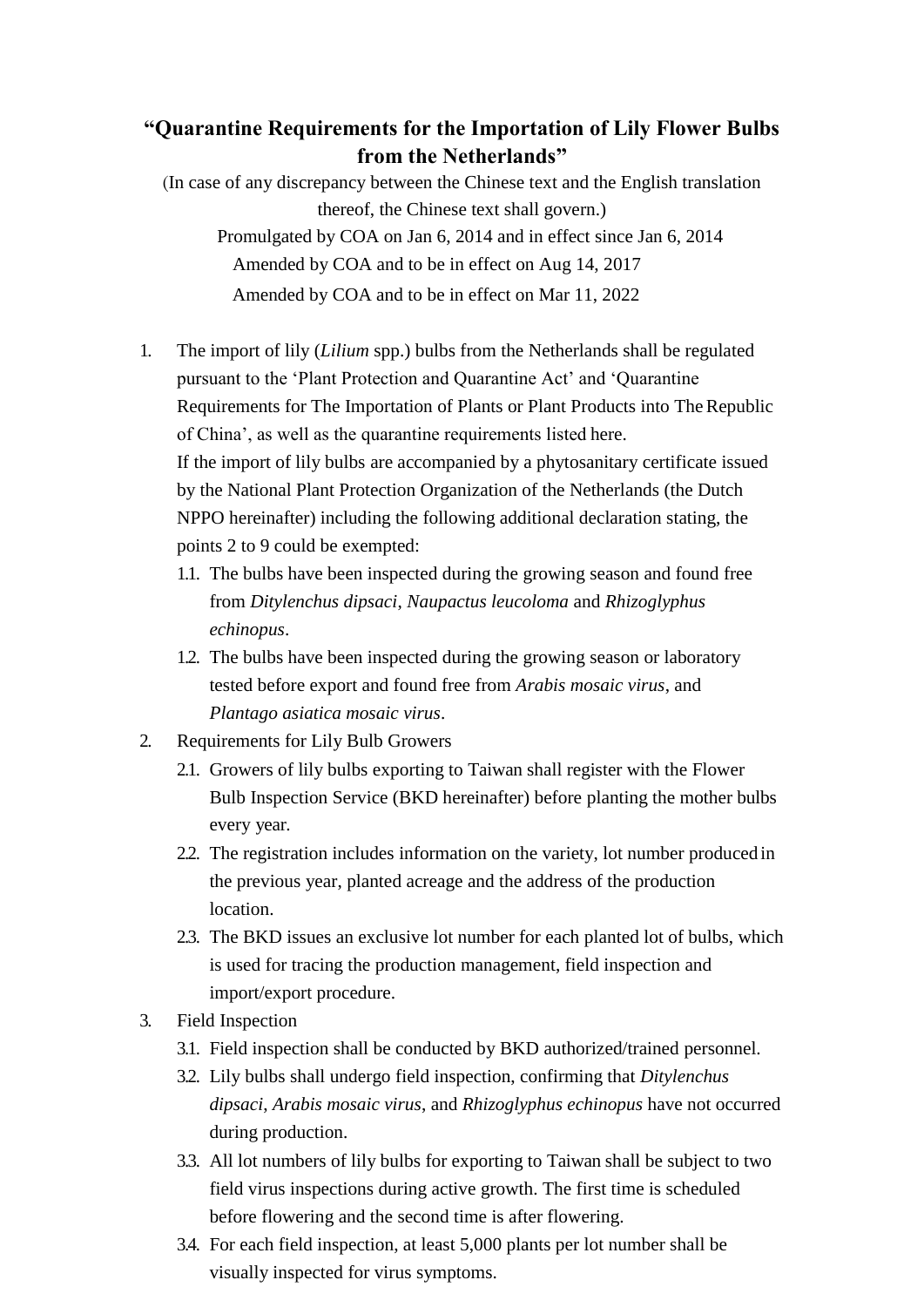- 3.5. Plants with virus symptoms found during field inspection shall be removed from the field and destroyed properly by the growers.
- 3.6. If the percentage of *Plantago asiatica mosaic virus* (PlAMV) symptomatic plants per lot number exceeds 0.5% during field inspection, the lot number is not allowed to be exported to Taiwan.
- 3.7. Records of all field inspection results per lot number shall be kept and available for BKD inspectors. The Bureau of Animal and Plant Health Inspection and Quarantine (BAPHIQ hereinafter) may also request to review records when necessary.
- 4. Conditions for Bulbs Exporting to Taiwan
	- 4.1. Lot numbers passing both field inspections are eligible for exporting to Taiwan. The numbers of passed lots are included in the "List of approved lot numbers for lily bulbs exporting to Taiwan", which is maintained by the BKD and shall be made available for BAPHIQ 7 days before the issuing date of the phytosanitary certificate for the first shipment to Taiwan.
	- 4.2. During the harvest season, growers shall take precautionary measures to prevent the virus cross contamination. Tools and machineries involved in harvest process shall be sanitized before use.
	- 4.3. Bulbs of lot numbers suitable for exporting to Taiwan shall be properly separated from other bulbs not fulfilling the requirements. Measures shall be taken to prevent pest infestation.
	- 4.4. The lot numbers shall be marked on the packages of bulbs for export to Taiwan.
- 5. Export Inspection
	- 5.1. Quarantine inspectors of the Dutch NPPO shall confirm whether the lot number is on the list of approved lot numbers as well as whether the lot number meets the phytosanitary requirements of Taiwan.
	- 5.2. The consignment that has passed the inspection will be accompanied by the Phytosanitary Certificate including the additional declaration stating:
		- 5.2.1. Lot number of the bulbs, or declared on the packing list.
		- 5.2.2. The bulbs have been inspected during the growing season and found free from *Ditylenchus dipsaci*, *Naupactus leucoloma*, *Arabis mosaic virus*, and *Rhizoglyphus echinopus*.
		- 5.2.3. The bulbs have been inspected to comply with the 'Quarantine requirements for the importation of Lily flower bulbs from The Netherlands'.
- 6. Import inspection
	- 6.1. The phytosanitary certificate issued by the Dutch NPPO shall be in compliance with the aforementioned quarantine requirements.
	- 6.2. Procedures, methods and sampling for import inspection shall follow Taiwan's "Plant Protection and Quarantine Act" and other quarantine regulations.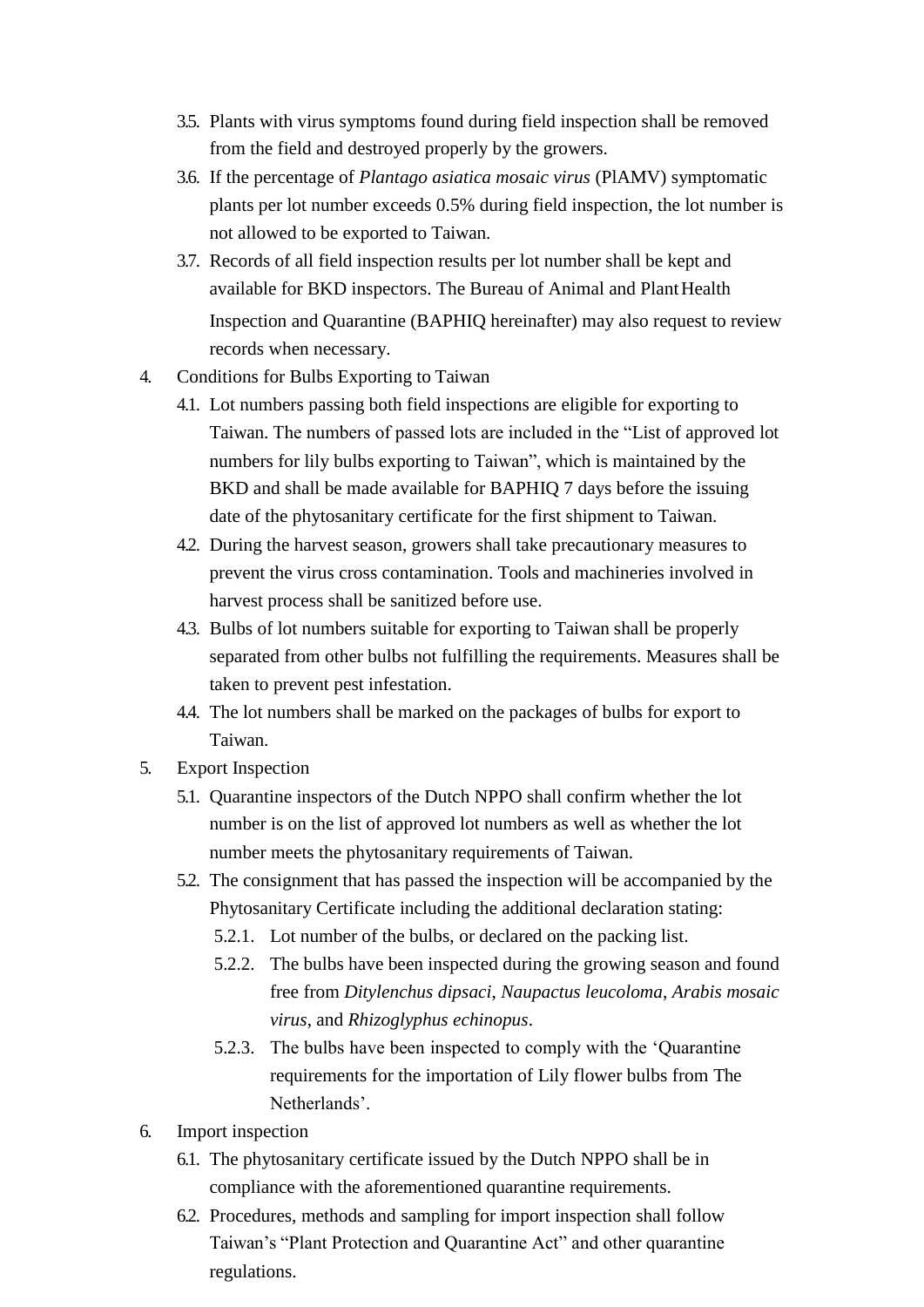- 6.3. If the consignment is not accompanied with phytosanitary certificate issued by the Dutch NPPO, the consignment is prohibited from being imported into Taiwan.
- 7. Measures in case of Non-compliance
	- 7.1. In case of a high level of damage caused by PlAMV during the production of flowers in Taiwan, BAPHIQ shall inform the Dutch NPPO. The Dutch NPPO must provide grower information (including lot numbers) of the specific lot number and other relevant lot numbers (including the lot numbers of bulbs cultivated in the same field and originated from the same mother materials) within two working days after receiving notification from BAPHIQ. The phytosanitary certificate for lily bulbs exporting to Taiwan can be issued, as long as the Dutch NPPO provides the relevant grower information and lot numbers within two working days. If the information is not provided within two working days, then the lily bulbs will be suspended from being imported into Taiwan. In addition, the lily bulbs with certificates issued by the Dutch NPPO within two working days after receiving notification from BAPHIQ that are already in-transit or arrival are subject to strengthened sampling and inspection.
	- 7.2. The importation of bulbs of the lot number involved in incidents of a high level of damage caused by PlAMV during the production of flowers in Taiwan will be prohibited from the designated date decided by BAPHIQ. Bulbs of the same lot number that already in-transit are subject to sampling and laboratory test for PlAMV, and only those that pass the test are allowed to enter Taiwan.
	- 7.3. The Dutch NPPO shall trace back to the origin of the involved lot number and investigate possible causes of the incident. The Dutch NPPO shall inform BAPHIQ within 2 months from notification about findings of the investigation and additional measures taken.
	- 7.4. Depending on the result of investigation, the Dutch NPPO shall take appropriate measure(s) as followings:
		- 7.4.1. Prohibiting the bulbs of the lot number involved in the incident of a high level of damage caused by PlAMV during the production of flowers in Taiwan from being used as growing bulbs for Taiwan in the following seasons.
		- 7.4.2. The bulbs of lot numbers produced by the same grower involved in the incident of a high level of damage caused by PlAMV during the production of flowers in Taiwan shall be tested and free from PlAMV before export by the BKD; only those bulbs which pass are allowed to be exported and the test results shall be stated in the phytosanitary certificate.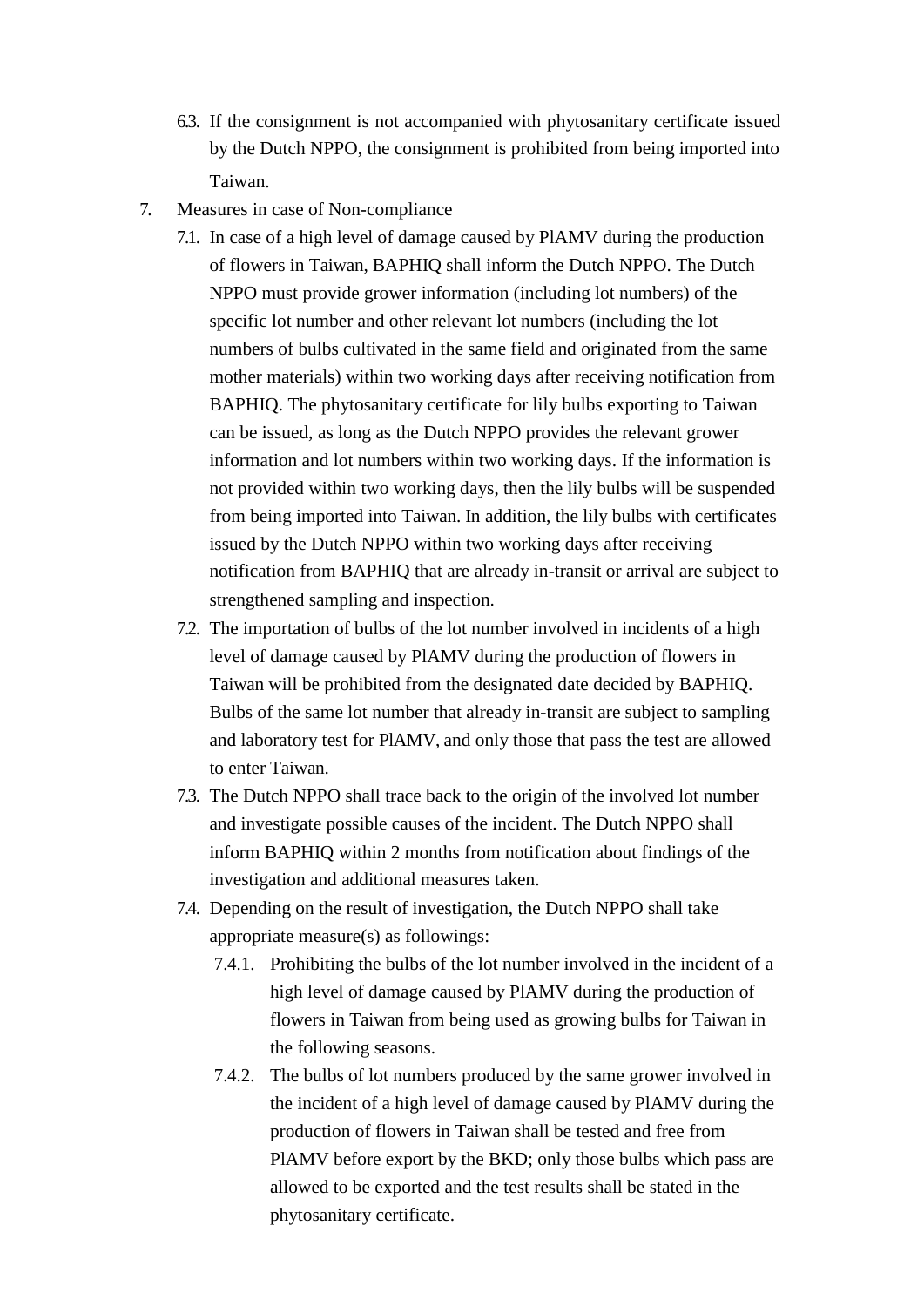7.4.3. Other strengthened measure(s) agreed upon by BAPHIQ.

- 7.5. After investigation, if high level of damage caused by PlAMV during the production of flowers in Taiwan was identified to be caused by failures of the same grower for 2 times during a production season, all lot numbers from this grower shall be suspended for export to Taiwan. The Dutch NPPO shall identify the cause of non-compliance and hence provide investigation report along with corrective measures to BAPHIQ. The approval for exporting lily bulbs to Taiwan shall only be reinstated after recognition of BAPHIQ. BAPHIQ may dispatch inspectors to the Netherlands to confirm the corrective measures if necessary. All expenses for the BAPHIQ inspectors shall be borne by the Dutch side.
- 7.6. Imported lily bulbs from the Netherlands are subject to sampling and laboratory test by BAPHIQ for monitoring survey. If the annual detection rate of PlAMV exceeds 0.5%, BAPHIQ will inform the Dutch NPPO. The Dutch NPPO shall identify the causes and hence provide investigation report along with corrective measures to BAPHIQ, and BAPHIQ may dispatch inspectors to the Netherlands to confirm the corrective measures if necessary. All expenses for the BAPHIQ inspectors shall be borne by the Dutch side.
- 8. Suspension and Reinstatement of the System
	- 8.1. If 3 or more incidents of high level damage are caused by PlAMV during the production of flowers in Taiwan occur in the same season, the lily bulbs will be suspended for exportation from the Netherlands in accordance with the quarantine requirements on the designated date. Moreover, the lily bulbs shall be imported into Taiwan after sampling and laboratory testing for PlAMV before exportation, and only those that pass the test are allowed to enter Taiwan. Also, the tests results shall be stated on the phytosanitary certificate. Bulbs that already in-transit are subject to sampling and laboratory test for PlAMV, and only those that pass the test are allowed to enter Taiwan.
	- 8.2. The Dutch NPPO shall identify the causes and provide investigation report along with corrective measures to BAPHIQ; the quarantine requirements will be reinstated only after BAPHIQ approves the corrective measures. BAPHIQ may dispatch inspectors to the Netherlands to confirm the correction measures if necessary. All expenses for the BAPHIQ inspectors shall be borne by the Dutch side.
- 9. On-site Audit of the System
	- 9.1. The Dutch NPPO shall verify the BKD annually to make sure all the